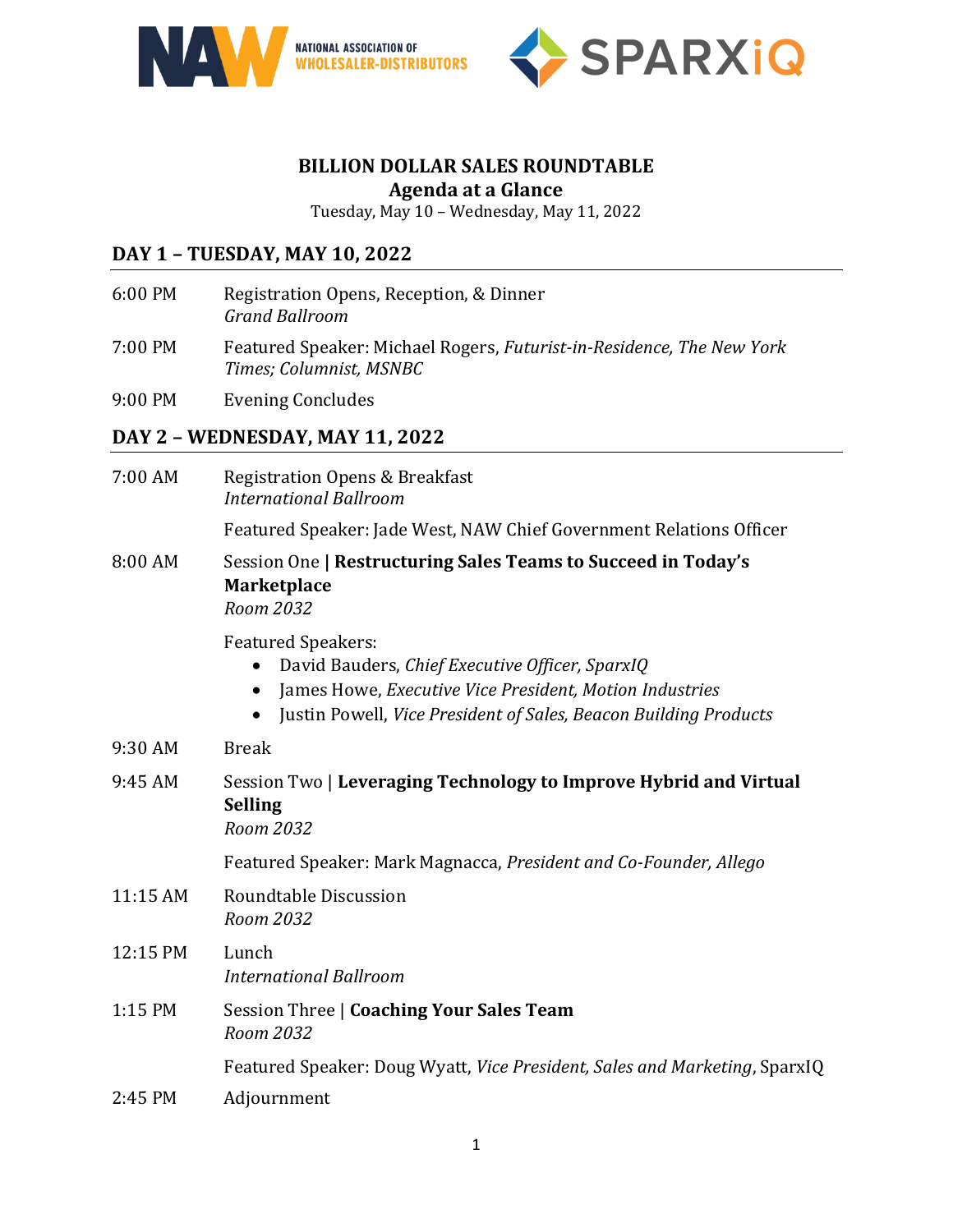



### **BILLION DOLLAR SALES ROUNDTABLE Session and Speaker Information**

Tuesday, May 10 – Wednesday, May 11, 2022

## **Session One | Restructuring Sales Teams to Succeed in Today's Marketplace**

*This session examines the forces that have reshaped internal and external sales teams during the pandemic and offer recommendations for how to organize sales teams around the new normal to meet customer needs.*

#### Featured Speakers



David Bauders, Chief Executive Officer, SparxIQ

As CEO of [SPARXiQ,](https://sparxiq.com/) David Bauders has been committed to helping manufacturers and distributors accelerate sales, pricing and profitability with cutting-edge analytics, technology solutions and virtual sales training since he founded the company in 1993. Over this period,

SPARXiQ has supported over 200 manufacturing businesses and 800 distributors, driving over \$100 billion in business impact. In 2015, years ahead of the COVID pandemic, David recognized a growing skills gap in sales forces' ability to navigate evolving buyer practices in today's disruptive digital economy. SPARXiQ invested heavily to adapt to this now apparent and permanent buyer shift, launching SPARXiQ Studios to produce core virtual sales training to add seller value for in every buyer interaction, meeting them where, when and how they buy. SPARXiQ's award-winning sales training has pioneered a new, cutting-edge format, filmed in Hollywood-quality, short-form, on-demand video that helps sales teams upskill in the digital economy – delivered at the pace of sellers' time-pressured lives. SPARXiQ provides the full suite of skills training to modernize today's industrial B2B sales forces.



#### James Howe, Executive Vice President, Motion Industries

James Howe is Executive Vice President— eCommerce, Sales Excellence, Corporate Accounts, & Strategic Pricing at Motion Industries in Birmingham, Alabama. Motion Industries, a \$7 billon subsidiary of Genuine Parts Company, is the leading industrial solutions company serving the maintenance, repair and operations needs of industrial customers throughout

North America.

James has more than 25 years of experience in the Industrial distribution market. Through James leadership, Motion Industries Sales Processes and Digital Experience are achieving excellence. He has led the strategy and development of all aspects of Motion Digital strategy: The new Motion.com website released in Q3 2020, and a new app and CRM technology for 2022. James has also transformed Motion Industries Pricing strategy using data science and internally developed pricing algorithms, which has delivered consistent multi-year margin expansion.

James has a Bachelor of Science degree in Economics & Decision Sciences from the University of California in San Diego, and an MBA from Columbia University in New York. James has been active in the local San Diego community through his position on the Board at CSU San Marcos Business School, and volunteering for nonprofits in youth sports.

James has been married to his wife, Dawn, for 20 years, and they have three children.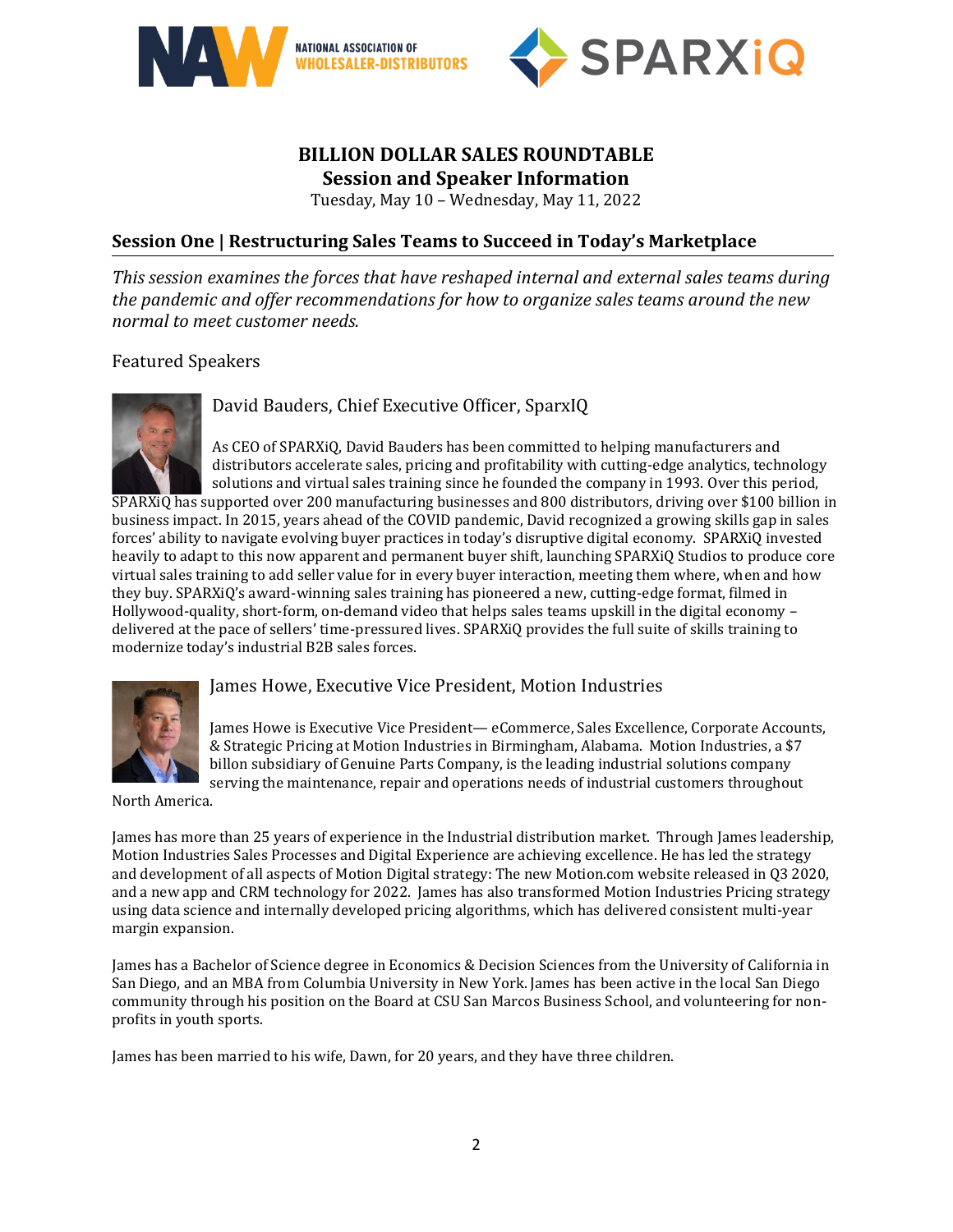





Justin Powell, Vice President of Sales, Beacon Building Products

Justin is a high-level sales executive with a demonstrated history of success and growth in the building materials distribution and manufacturing space. His areas of strength focus on Strategic Business Planning, Negotiation, Team and Culture Building, Business Acumen and Analytics, Sales Operations and Enablement, and Acquisition Integrations. He thrives in a fast-

paced and quickly evolving business landscape, while driving growth and developing talent. Justin leads Beacon Building Products Fortune 500 sales organization with 2021 revenues of \$6.8 Billion and approximately 1000 sales representatives, sales leaders and support team members.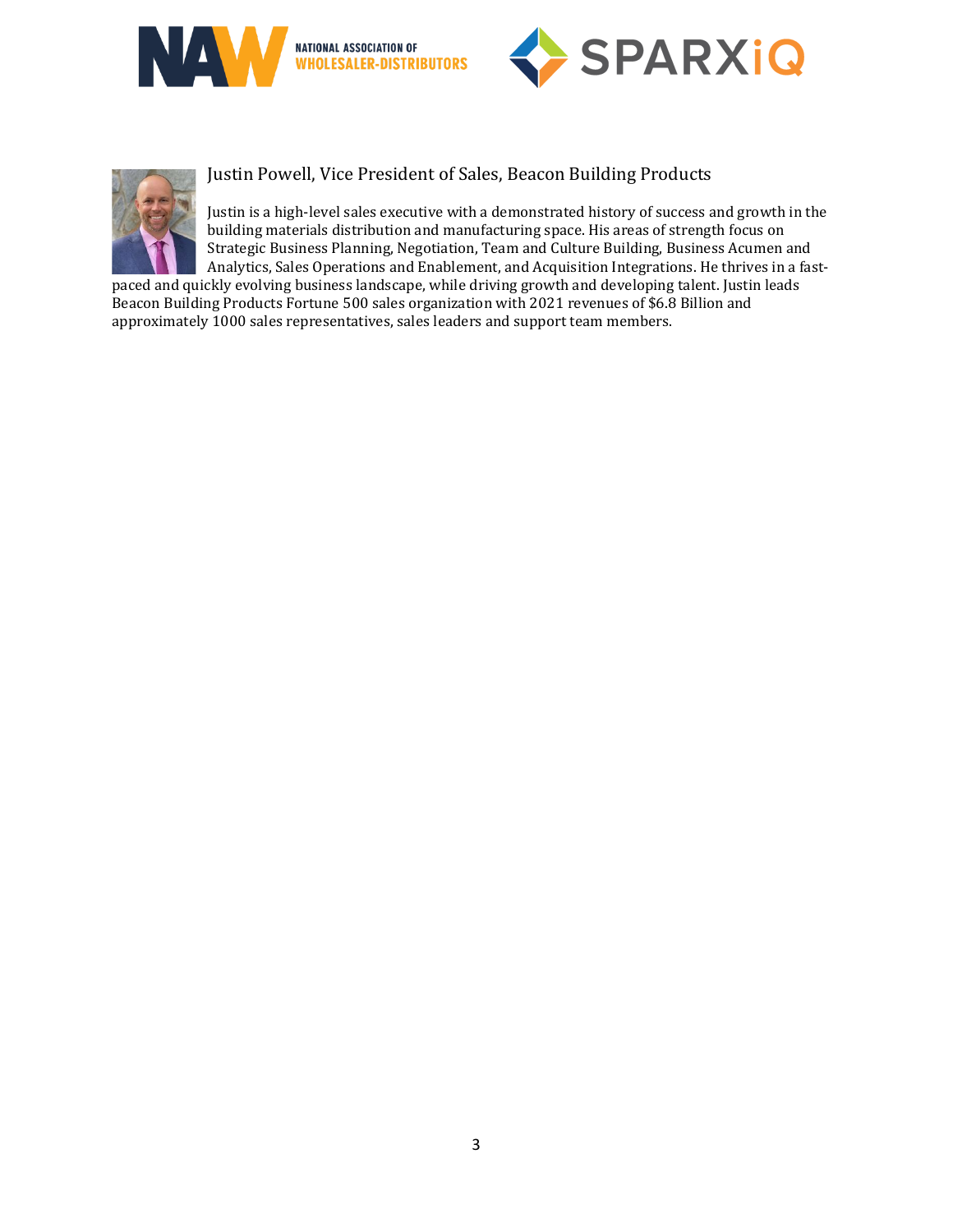



# **Session Two | Leveraging Technology to Improve Hybrid and Virtual Selling**

*In this dynamic session, you will learn how to harness the power of frontstage and backstage selling and what it means to "create presence in your absence." You will also see how sellers can use technology to create "micro buying experiences" that help differentiate them from the competition.*

Featured Speaker



#### Mark Magnacca, President and Co-Founder, Allego

Mark has spent the last 15 years helping sales leaders shorten sales cycles and distribute their best ideas faster. He has delivered innovative, practice-development and businessbuilding strategies as a presentation coach for a wide range of financial service companies. Mark is the author of "So What? How To Communicate What Really Matters to Your Audience." His work has been featured in numerous media outlets including Fox TV, The New

York Times and The Boston Globe. Prior to Allego, Mark founded Insight Development Group, Inc., a leading sales and presentation training firm specializing in the financial services industry. As a former financial advisor, Mark brings a unique perspective to the world of consultative selling. Mark is a graduate of Babson College.